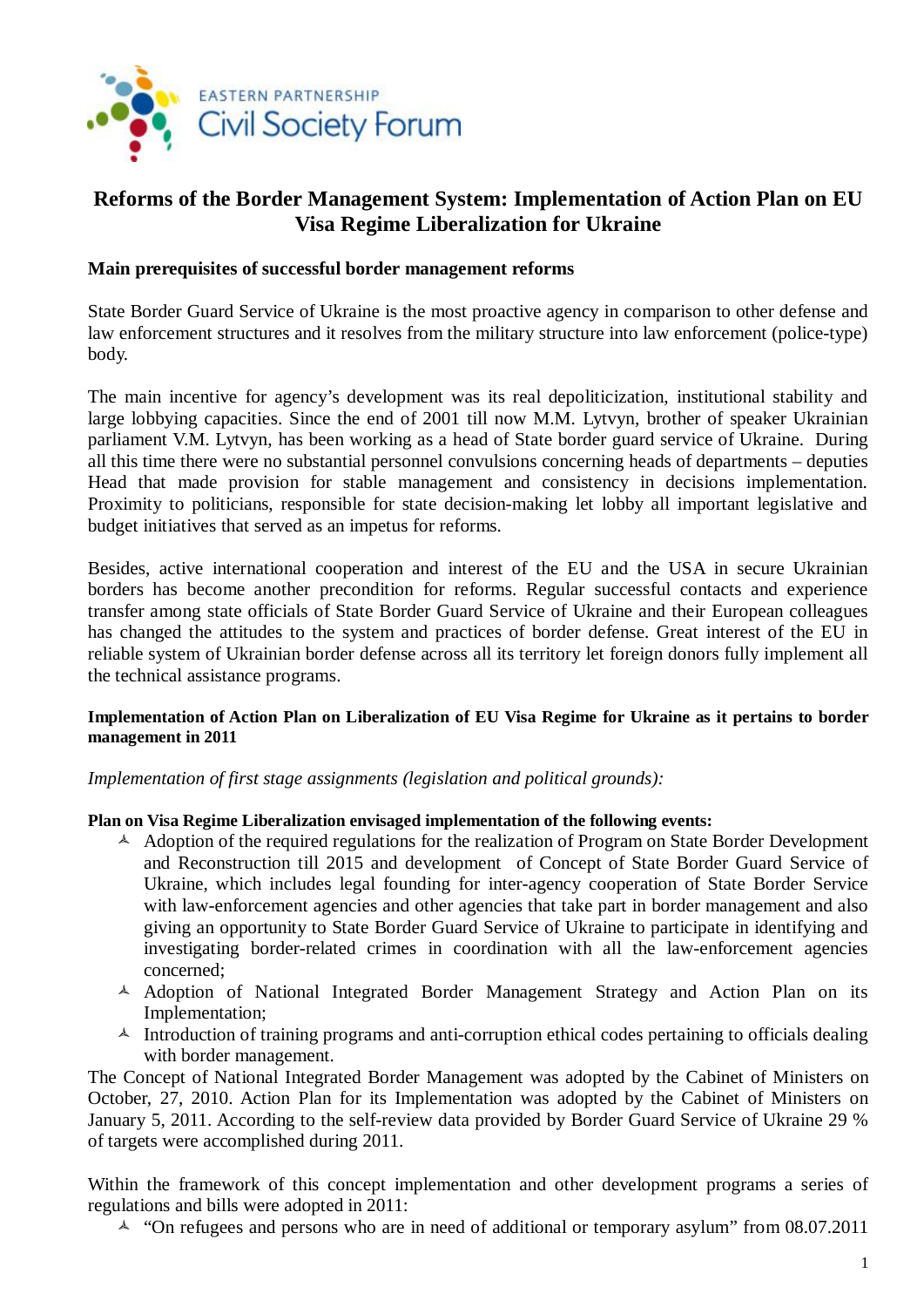№ 3671-VI (came into force 04.08.2011);

- $\lambda$  "On amending some legislative regulations of Ukraine concerning preliminary documents control at the crossing point of customs border of Ukraine" from 03.02.2011 № 2973-VI (came into force 31.05.2011);
- ñ № 03018-VI "On amending the Law of Ukraine "On Ukraine's Accession to the Protocol on Amending the International Convention on Simplification and Harmonization of Custom Procedures" from 15.02.2011;
- ñ № 3748-VI "On amending the Law of Ukraine "On Telecommunications" from 20.09.2011 (came to force 15.10.2011). *This bill regulates the procedure of terminating equipment cut-off and priority provision of telecommunications services to the departments of State Custom Agency.*

The following regulations should be taken into account while considering legal groundings for interagency cooperation with law-enforcement bodies:

 $\triangle$  Within the framework of information exchange system improvement of the subjects of integrated border management an order of State Border Guard Service Administration, Ministry of Infrastructure of Ukraine, Ministry of Internal Affairs of Ukraine, Ministry of Foreign Affairs of Ukraine, Ministry of Finance of Ukraine, Security Service of Ukraine, National Agency of Public Service from 12.10.2011 № 753/423/737/288/1283/392/30 (registration in the Ministry of Justice of Ukraine on October, 19, 2011) regulated the practice of data exchange among the subjects of integrated border management which defines the procedures of Concept of Integrated Border Management and State Border Security implementation and the processing practices of common information, analytical and strategic bulletins on integrated border management.

Unfortunately, State Border Guard Service is still not authorized to identify and investigate borderrelated crimes in coordination with all the law-enforcement agencies concerned.

Concerning the introduction of training programs and anti-corruption ethical codes the following achievements should be noted:

- $\triangle$  Code of Conduct for Officials whose functional duties include border management was adopted by the order of Ministry of Internal Affairs of Ukraine, Ministry of Foreign Affairs of Ukraine, Ministry of Finance of Ukraine, State Border Service Administration from 05.07.2011 № 330/151/809/434/146;
- <sup> $\triangle$ </sup> State Border Service adopted Program on Prevention and Counter-Action to Corruption in 2011- $2015:$
- $\triangle$  A distant learning training course for mid-tier heads of Border Service, animated system for training of Border Service personnel were implemented; common training events are implemented in cooperation with Border Service of Poland; a new department on integrated border management was created in the National academy of State border guard service; a series of trainings on integrated border management were organized, as well as attended by Border Service officials; a new system of language training of personnel was implemented in the border and custom offices.

So, we can conclude that the lawmakers were quite active at adoption of required for border service reforms bills and regulations. Still some problems remain unresolved, for instance the role of State Border Service in investigating border-related crimes.

*Accomplishment of second, implementation stage assignments:* 

Action Plan envisages the following assignments:

- $\triangle$  Effective implementation of law "On Border Control" from 2009: proper border control and border surveillance; state of affairs estimation on national, regional and local levels, including risks analysis; intelligence service and data flow management; direct access and comparative checks with national and international databases.
- $\triangle$  Making provisions for appropriate infrastructure, technical equipment; IT-technologies; sufficient financial and human resources in accordance with Strategy on Integrated Border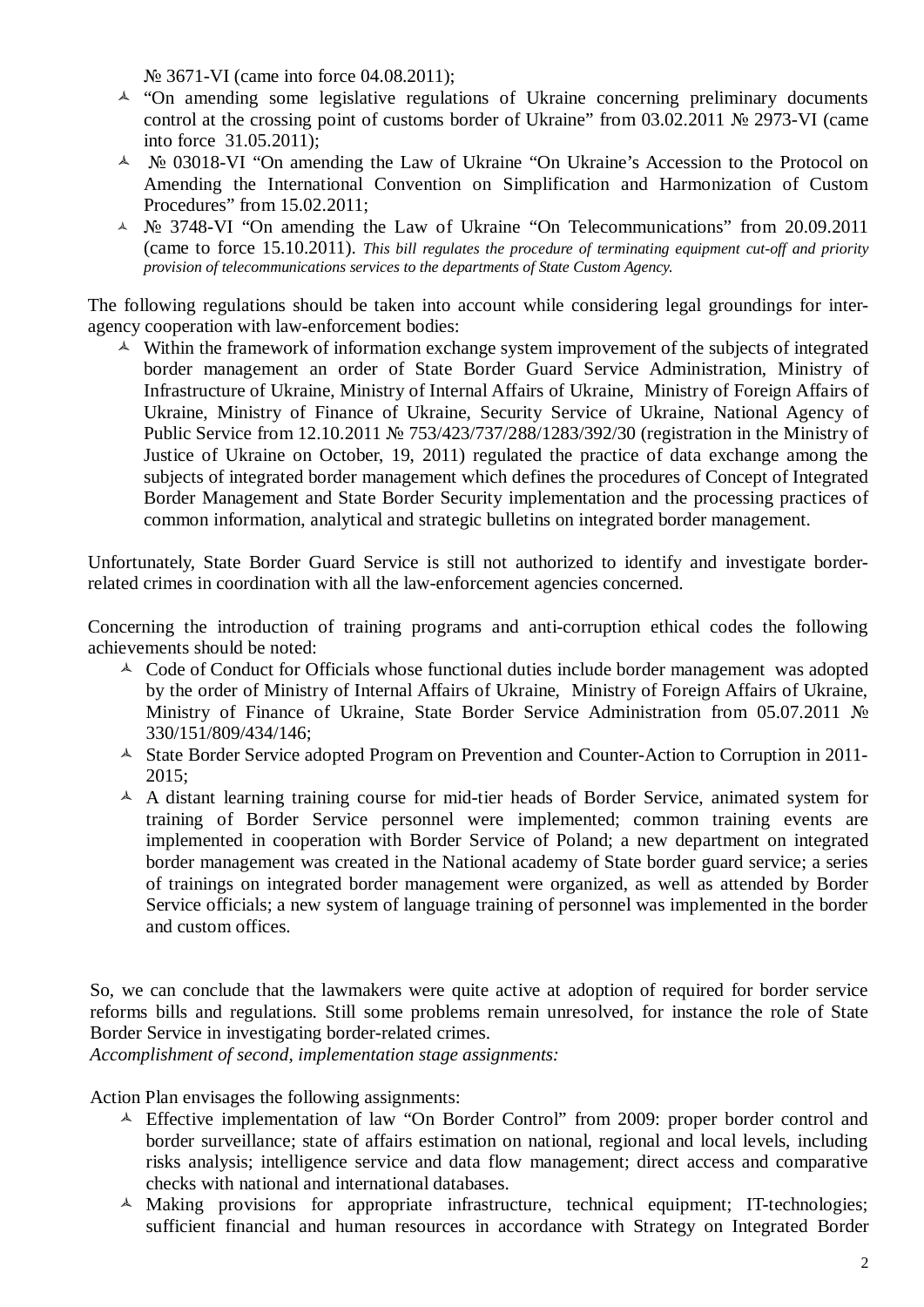Management, that still has to be adopted; effective implementation of training programs and anti-corruption measures.

 $\triangle$  Improvement of inter-agency cooperation (including information exchange of Border Service with law-enforcement agencies); international cooperation, including implementation of working arrangements with FRONTEX.

The following improvements should be noted concerning effective border surveillance:

- $\triangle$  The acts of Cabinet of Ministers of Ukraine "On approving the Rules of visa processing for admission to Ukraine and transit through its territory" (01.06.2011 р., № 567), "On amending the Rules of visa processing for admission to Ukraine and transit through its territory and claiming invalidity of the act of Cabinet of Ministers of Ukraine from October, 8, 1997 № 1125" (26.12.2011 р., № 1340) were developed by the Ministry for Foreign Affairs in the framework of four-level control system on admission and lodgment of foreigners and stateless people in Ukraine;
- <sup>A</sup> State Border Service in cooperation with State Custom service set up virtual analytical centre that produces common analytical reports which create the ground for additional measures on minimizing threats on the borders;
- $\triangle$  In the framework of Euro 2012 championship a new model of border crossing/admission was built that substantially lessened the formal criteria to be fulfilled and envisages a series of technological innovations. Special Euro passage-ways were created in airports and terrestrial crossing points, electronic cards system was established; preliminary check-in of the passengers was set up in the airports of Ukraine and Poland; as well as aboard and ladder control, common control at the four Polish crossing points, tickets issuance at the start and final points of route for direct trains (for instance trains from Kyiv and Kharkov to Moscow). 162 more passport control points were added in the airports ("Boryspil" – 62, "Zhulyany" – 20, "Lviv" – 24, "Donetsk" -42) were introduced.

The infrastructure objects were developing thanks to active partaking of State Border Guard Service in various international technical assistance programs and also through redirecting budgetary funds to the more professional technical equipments of borders on the eve of EURO 2012:

- $\triangle$  Four international technical assistance projects were implemented in the sphere of counteraction to illicit border trafficking of nuclear and radioactive materials within the framework of "Counteraction to Dissemination of Weapons of Mass Destruction", "Second Line of Defense", "Export Control and Border Security" programs;
- ñ "Eastern Partnership Key Initiative of Training Project on Comprehensive Border Management" – a project of European Commission for border and custom agencies of 6 member-states of Eastern Partnership was launched;
- $\triangle$  Other international technical assistance projects are continuously implemented: on implementing Agreements on Readmission, on establishing agencies for detention and temporary arrest of illegal migrants in Ukraine, on improvement of State Border Guard Service departments management;
- $\triangle$  The process of launching large infrastructure projects on trans-border cooperation such as "Ukraine – Poland - Belorussia", "Ukraine – Slovakia – Hungary - Romania". "Ukraine – Romania - Moldova" is still going on, *(the start of the practical stage is planned for second half of 2012);*
- $\lambda$  11 "Inspector" working areas with the functions of biometrical control were set up (air 3, terrestrial – 7, ferry - 1). Special electronic cards were introduced in order to speed up the border crossing;
- ñ "Krakivets", "Yahodyn", "Chop (Tysa)", "Novi Yarylovychi", "Vystupovychi", "Potrubne", "Shehyni" crossing points were reequipped in the framework of State Target Program on Preparation and Conduct in Ukraine of EURO 2012 Championship Final Part implementation.

There has been quite active international cooperation on the following issues:

 $\triangle$  A series of important agreements with the Ministry of Civic Security of People's Republic of